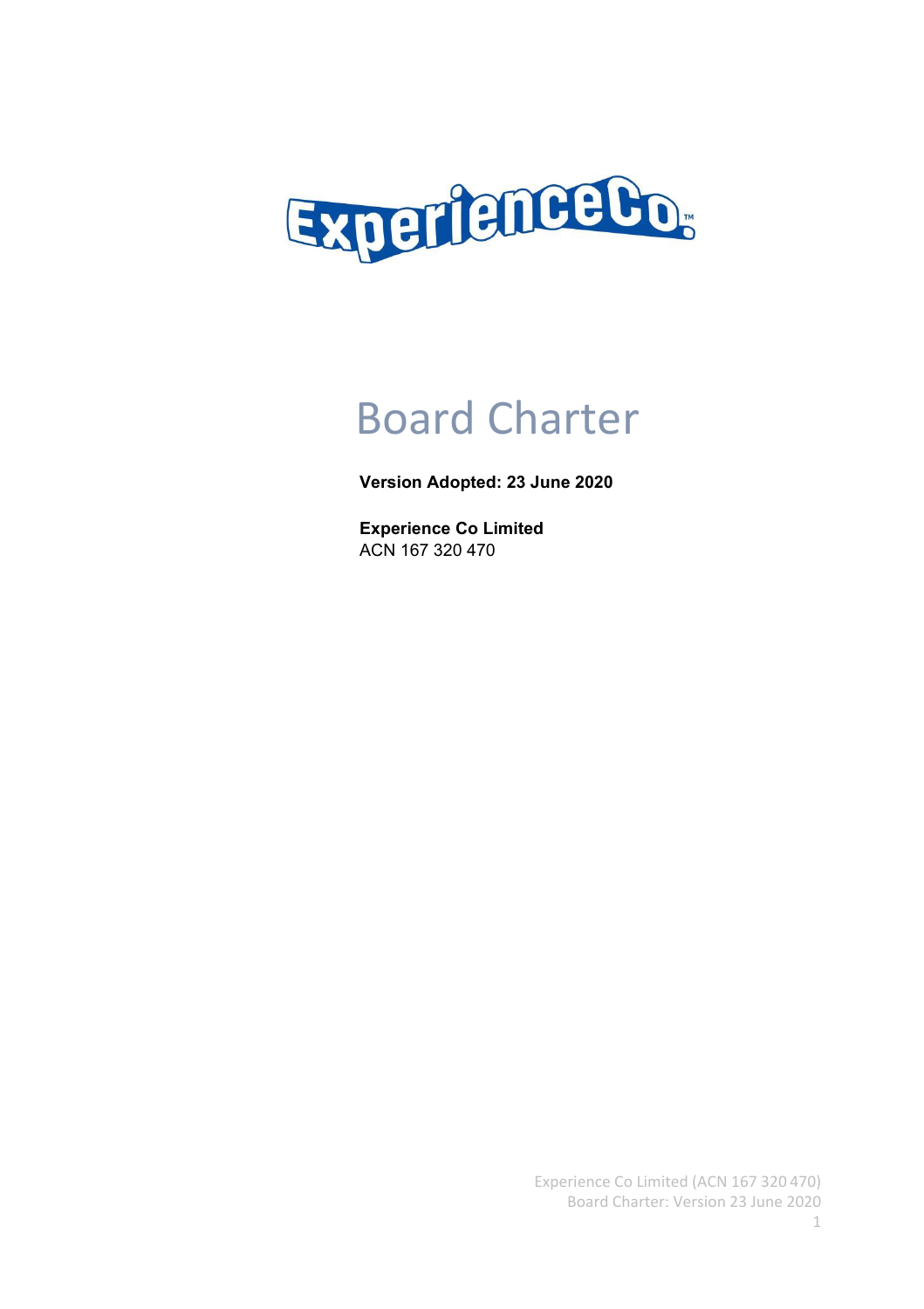# 1. CONTENTS

| 2  |  |
|----|--|
| 3  |  |
| 4  |  |
| 5  |  |
| 6  |  |
| 7  |  |
| 8  |  |
| 9  |  |
| 10 |  |
| 11 |  |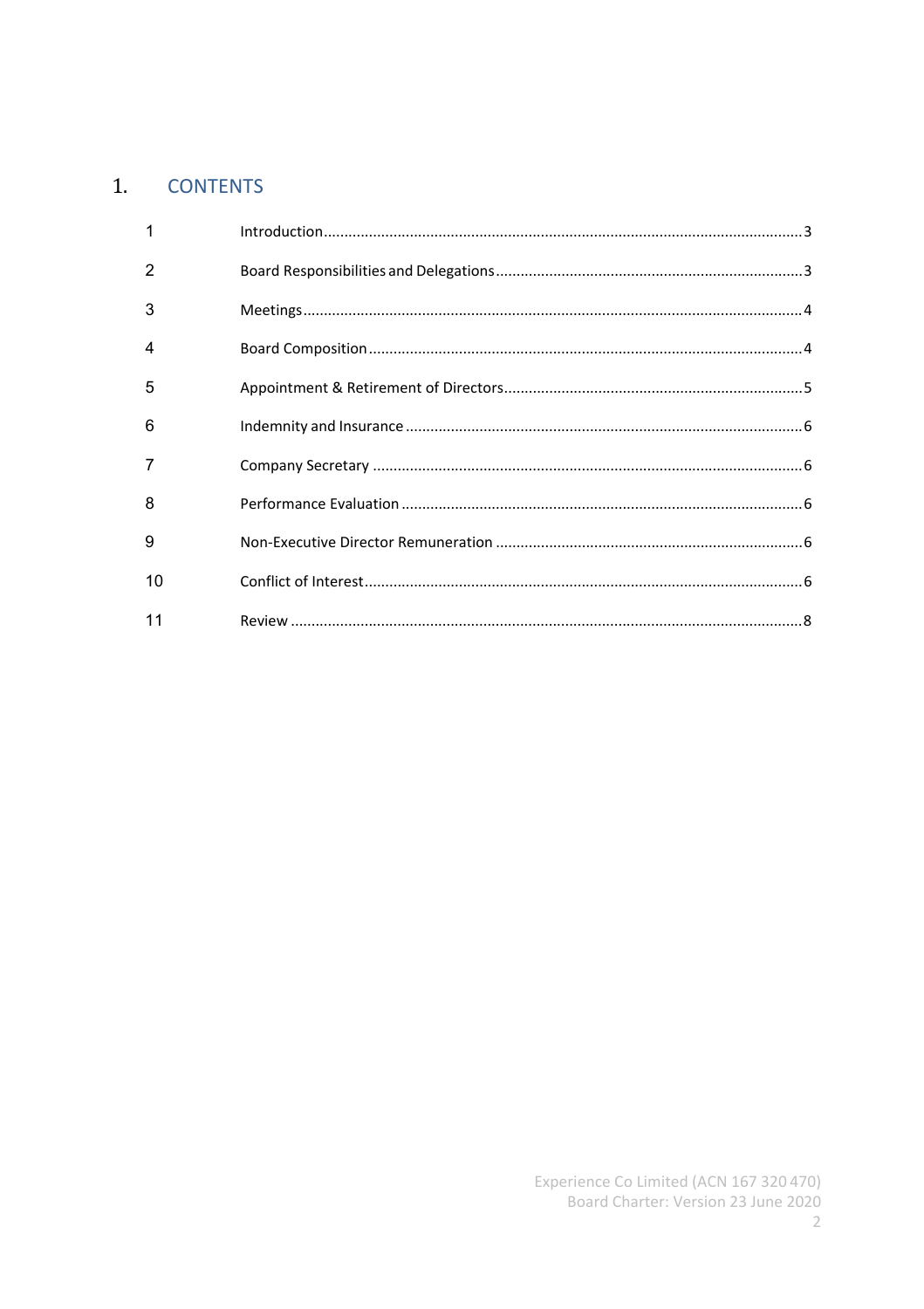#### **1 INTRODUCTION**

The Board of Experience Co Limited (the Company/EXP) is a strong advocate of good corporate governance and is committed to fulfilling its corporate governance obligations and responsibilities in the best interests of the Company, shareholders, employees, customers, suppliers and the community.

The Board has adopted this Board Charter and each Director has undertaken to observe the requirements of this Charter. This Charter should be read in conjunction with the Company's Constitution.

#### **2 BOARD RESPONSIBILITIES AND DELEGATIONS**

#### **2.1 Purpose and Principle Role**

It is the role of the Board to:

- (a) demonstrate leadership aligned with the values adopted by EXP and instill the culture of the organisation;
- (b) define EXP's purpose and values;
- (c) set strategic and financial objectives;
- (d) ensure EXP's statement of values and code of conduct articulate the culture desired within the business and that they are regularly reviewed.

#### **2.2 Board Responsibilities**

The Board has reserved the following matters, in addition to those required by law:

- (a) composition of the Board , including the appointment and retirement of Directors and the election of the Chair of the Board;
- (b) appointment and removal of the Chief Executive Officer (CEO), the Chief Financial Officer (CFO), the Company Secretary and Senior Executives who report directly to the CEO;
- (c) determining the terms and conditions of appointment of the CEO and the CFOE and Senior Executives who report directly to the CEO and implementing performance monitoring procedures to apply to them;
- (d) overseeing and challenging management in its implementation of EXP's strategic and financial objectives and its promotion and adherence to EXP's values and culture expectations;
- (e) ensuring EXP's remuneration policies are aligned with the Company's purpose, values and strategic and financial objectives;
- (f) in consultation with management, determining the Company's business purpose, strategic objectives, key performance targets, core values and code of conduct and monitoring management's implementation of such strategies and achievement of suchtargets;
- (g) overseeing the integrity of the Company's accounting and corporate reporting systems, including external audit;
- (h) ensuring all EXP Board approved policies are implemented and complied with;
- (i) reviewing and overseeing the operation of risk management systems and internal compliance and controls for both financial and non-financial risks and setting the risk appetite of the Company;
- (j) adopting the annual budget and monitoring the financial performance of the Company;
- (k) approving the half-year and full-year audited financial statements;
- (l) approving interim and final dividends to shareholders;
- (m) approving significant changes to the organisational structure of EXP;
- (n) approving the acquisition, establishment, disposal or cessation of any significant business of EXP;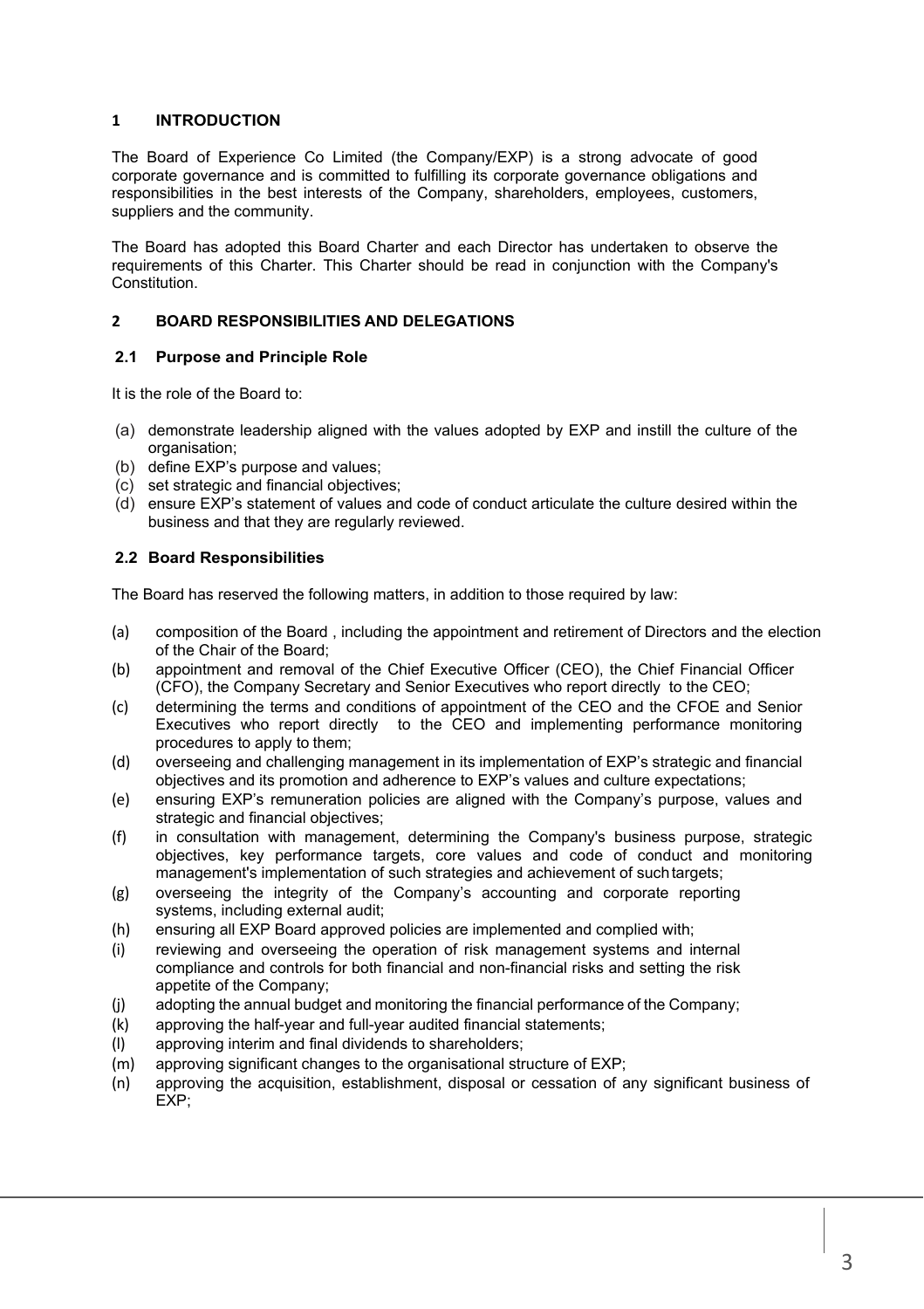- (o) approving the issue of any shares, options, equity instruments or other securities in EXP;
- (p) monitoring the Company's compliance with applicable laws including environmental laws, occupational health and safety laws and regulations, the Corporations Act and ASX ListingRules; and
- (q) appointing, overseeing and approving terms of reference of the BoardCommittees.

In performing the responsibilities set out above, the Board must at all times act:

- (a) honestly, fairly, diligently and in accordance with the law;
- (b) in a manner designed to create and build sustainable value for shareholders; and
- (c) in accordance with the duties and obligations imposed upon them by the Company's Constitution, ASX Listing Rules, the Corporations Act and any other applicable laws.

#### **2.3 Delegations to Management**

- (a) The Board has delegated responsibility and authority for the management, operation and administration of the Company and business and for the implementation and performance of the strategic objectives and for instilling the Company's values, to the CEO. This includes the power to delegate responsibilities and authority to the senior management team.
- (b) The EXP senior management team, led by the CEO, is responsible for developing and implementing strategic plans which align with the strategic and financial objectives set by the EXP Board.
- (c ) The EXP senior management team must lead in accordance with the statement of values and code of conduct approved by the Board and within the risk appetite set by the Board.
- (d) The EXP senior management team is responsible for providing the Board with accurate, timely and clear information on the Company's operations. This responsibility extends beyond just financial information such that the Board receives assurances that the Company continues to comply with its statutory, regulatory and legal obligations and that the Company's values and code of conduct continue to be adhered to.

Notwithstanding any delegation under this clause 2.3, the Board retains the ultimate accountability to the Company's shareholders in discharging its duties. It may revoke or alter its delegations to the CEO or senior management if it considers it necessary and in the interest of the Company.

#### **2.3 Access to information and advice**

- (a) Directors will have access to information in relation to the Company and its group members as it relates to the business, the industry in which it operates and information generally required by them to discharge their responsibilities.
- (b) Subject to prior approval from the Chair of the Board, each Director has the right to seek independent legal or other professional advice at the Company's expense on all matters necessary for that Director to make fully informed and independent decisions. Prior approval from the Chair of the Board may not be unreasonably withheld or delayed.

## **3 MEETINGS**

- (a) The Board will hold meetings for the dispatch of business and adjourn and otherwise regulate their meetings as they think fit.
- (b) Papers for Board and Committee meetings are to be circulated, wherever practical, at least 5 days before the relevantmeeting.
- (c) As deemed appropriate, Non-executive Directors will meet without management present.

#### **4 BOARD COMPOSITION**

- (a) The Board will comprise a majority of independent Directors;
- (b) The office of the Chair of the Board and the roles of the CEO must not be exercised by the same individual.
- (c) The Board of EXP will consider the need for the appointment of a Deputy Chair from time to time.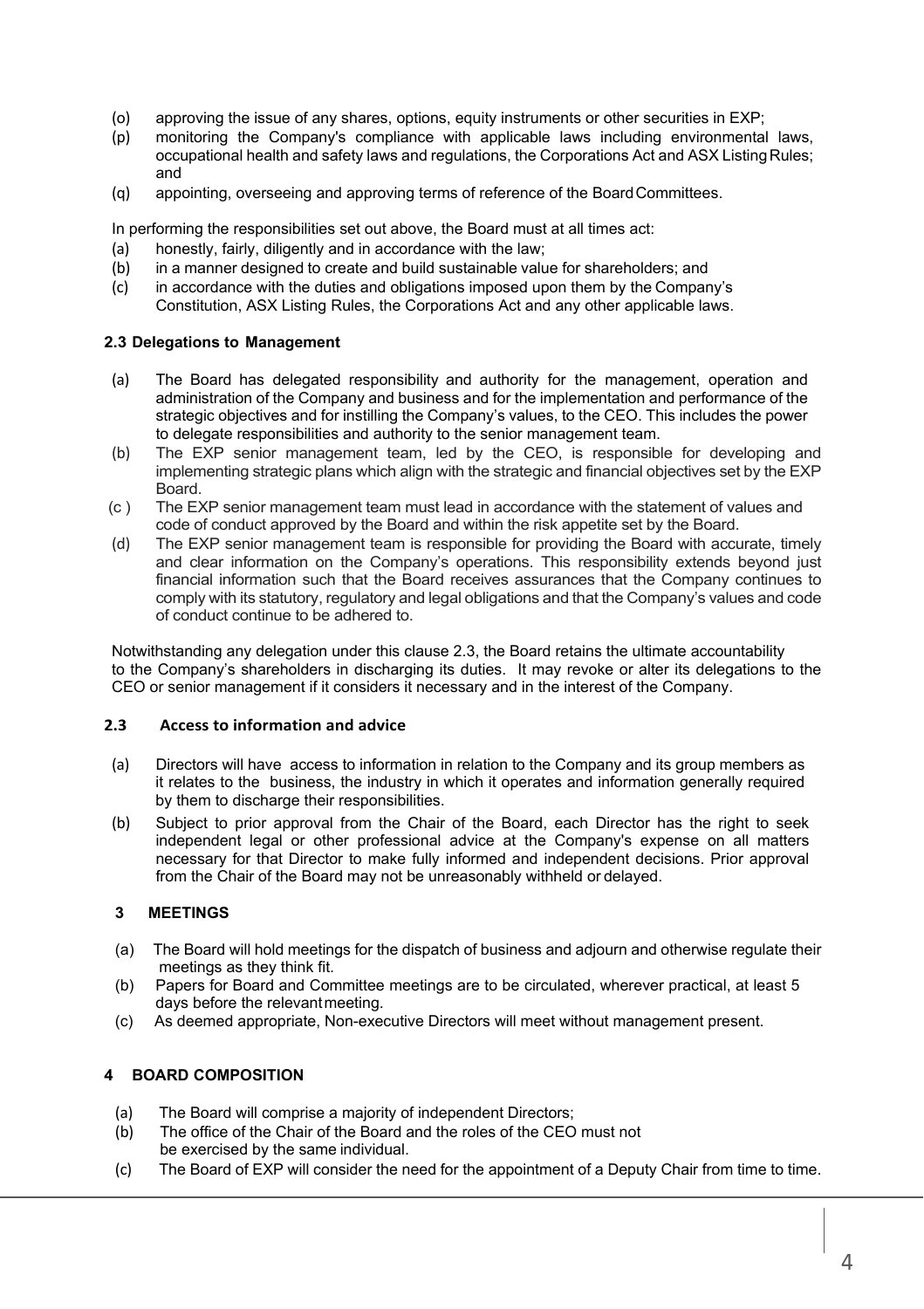- (d) The Chair of the Board will be an independent Director and will:
	- (i) lead the Board and ensure all Directors are able to make an effective contribution in a constructive, respectful and challenging manner;
	- (ii) ensure there is a collegiate relationship between the Board and management; and
	- (iii) be responsible for the content and conduct of each board meeting.

#### **4.1 Director Independence**

- (a) The Board will determine whether or not a Director is independent. In determining a Director's independence, the Board will consider whether the Director:
	- (i) is a substantial shareholder of the Company or an officer of, or otherwise directly associated with a substantial shareholder of the Company. For this purpose, a "substantial shareholder" is a person with a substantial holding as defined in section 9 of the Corporations Act;
	- (ii) within the last three years has been employed in an executive capacity by the Company or another Group Company, or been a Director of such a Company after ceasing to hold any such employment;
	- (iii) within the last three years has been a principal of a material professional adviser or a material consultant to the Company or another Group Company, or an employee materially associated with the service provided;
	- (iv) is now or within the last three years has been a material supplier or customer of the Company or another Group Company, or is an officer of or otherwise associated directly or indirectly with a material supplier or customer;
	- (v) has any material contractual relationship with the Company or another group member other than as a Director of the Company;
	- (vi) has served on the Board for a period which could reasonably be perceived to materially interfere with the Director's ability to act in the best interests of the Company;
	- (vii) is free from any interest and any business or other relationship which could, or could reasonably be perceived to, materially interfere with the Director's ability to act in the best interests of the Company;and
	- (viii) has family ties or cross directorships that may compromise the Director's independence.

The Board will assess the independence of each Director in the light of the interests disclosed by them. Each Director will disclose promptly to the Board all relevant information for this purpose. The independence of each Director will be disclosed in the Company's annual report.

(b) Independent Directors are required to notify the Company promptly if they become aware of any factor which may affect their status as an independent Director.

#### **5 APPOINTMENTAND RETIREMENT OF DIRECTORS**

- (a) The Board will consider candidates identified and selected by the Nomination and Remuneration Committee having regard to:
	- (i) skills, expertise and experience of candidates; and
	- (ii) the skills, expertise and experience of existing Directors, taking into account diversity objectives.
- (b) The terms and conditions of the appointment of all new members of the Board must be set out in a letter of appointment
- (c) The Company will perform appropriate background checks before appointing a Director. This requirement extends to senior management.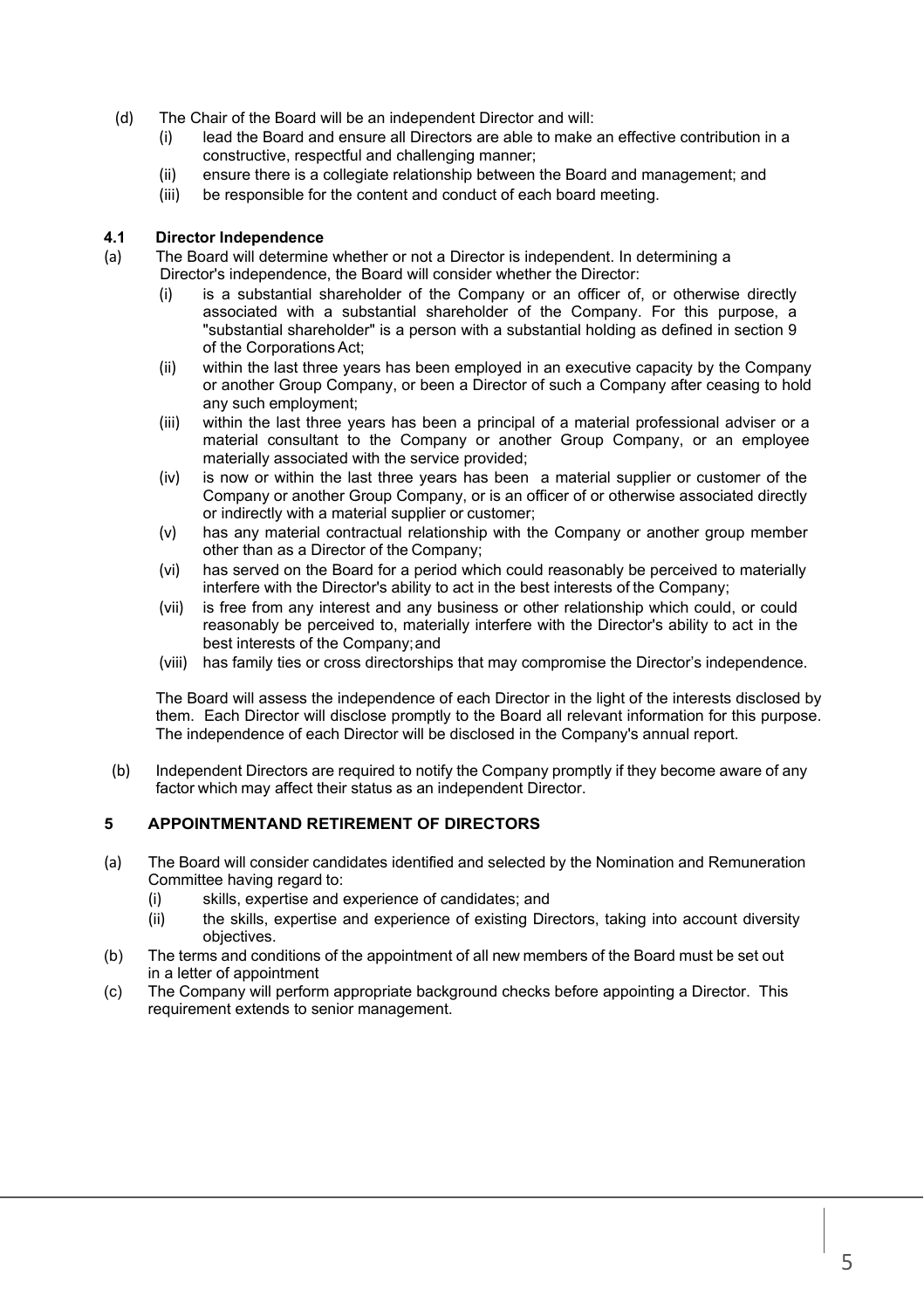#### **5.1 Board Committees**

- (a) The Board will, from time to time, establish committees to assist it in carrying out its responsibilities and adopt charters setting out matters relevant to the composition, responsibilities and administration of such committees, and other matters that the Board may consider appropriate.
- (b) The Board will, as a minimum, establish the following committees:
	- (i) an Audit and Risk Committee; and
	- (i) a Nomination and Remuneration Committee.

#### **6 INDEMNITY AND INSURANCE**

A Deed of Indemnity, Insurance and Access, prepared at the Company's expense, will be entered into with each Director.

#### **7 THE COMPANY SECRETARY**

The Company Secretary is responsible to the Board, through the Chair of the Board, on all corporate governance matters.

#### **8 PERFORMANCE EVALUATION**

- (a) The Board is to review its overall performance as well as the performance of its committees regularly. The Chair of the Board is responsible for reviewing the performance of individual Directors .
- (b) The performance of the CEO and CFO are reviewed annually by the Chair and other nonexecutive Directors, as deemed appropriate by the Chair.

#### **9 NON-EXECUTIVE DIRECTOR REMUNERATION**

Non-executive Directors are remunerated by way of set annual fees and do not participate in schemes designed for the remuneration of executives. They do not receive incentive payments and are not provided with retirement benefits other than statutory superannuation. Non- executive Directors may be compensated for special exertions in connection with the affairs of the Company, in addition to remuneration for their service as a Director of the Company.

#### **9.1 Equity relatedincentives**

The Company may provide equity related incentive compensation such as share rights or options to senior management including its executive Directors. It may also provide equity related compensation to other employees and, on a limited basis to non-executive Directors. Any equity related executive compensation must only be provided through a plan disclosed to shareholders and approved by shareholders if required in accordance with the Corporations Act or ASX Listing Rules.

#### **10 CONFLICTS OF INTEREST**

A Director should seek to avoid conflicts of interest wherever possible. Full disclosure of the conflict, or potential conflict, must be made to the Board. In consideration, account should be taken of the significance of the potential conflict and the possible consequences for the Company.

Dealing in the shares of the Company should be undertaken with care and in accordance with the Company's Securities Trading Policy. A Director should not engage in the short-term trading of the Company's shares.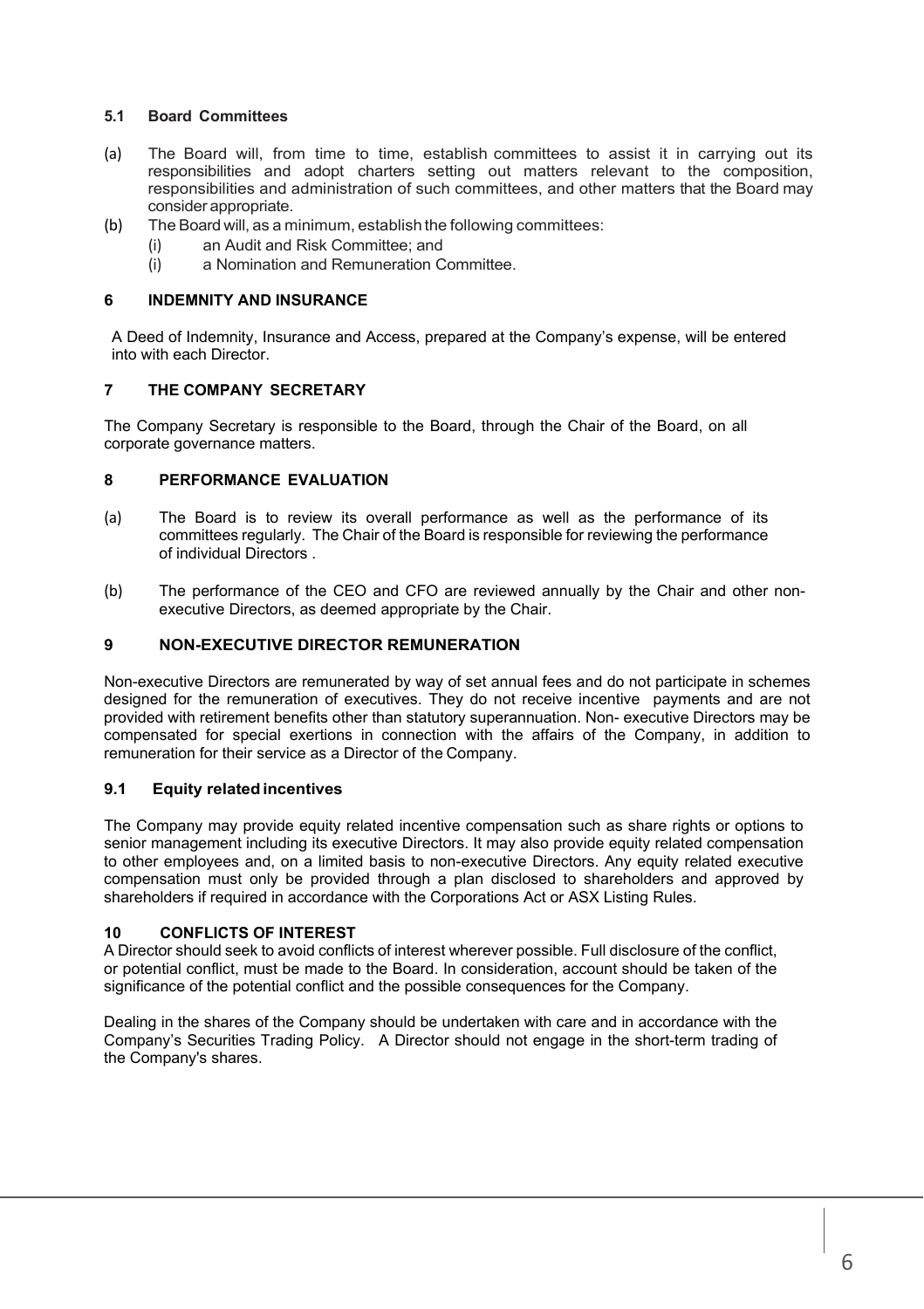#### **Declaration of Interests**

Directors must comply with the following requirements:

- (a) They must take all reasonable steps to avoid actual, potential or perceived conflicts of interests.
- (b) In accordance with the Corporations Act, Directors must disclose any conflicts of interest.
- (c) In the event that a Director or officer becomes aware of any current or potential conflicts of (d) interest, the Director must immediately notify the Chair of the Board and the Company
- Secretary. (e) Directors must disclose his or her interest in a matter being considered by the Board either
- prior to or at the time. (f) All related party transactions require proper consideration and approval by the Board in accordance with the provisions below.

#### **Related Party Transactions**

- (a) A related party includes:
	- (i) a Director or senior manager of EXP or members of that Director's immediate family such as
		- (ii) a spouse, parent or child;
		- (iii) any entity which has the ability to control EXP (Controlling Entity);
		- (iv) Directors of any Controlling Entity and their immediate families;
		- (v) other entities controlled by any of the above parties;
		- (vi) an entity which was a related party to EXP within the previous 6 months;
		- (vii) an entity that believes it will become a related party in the future; and
		- (viii) an entity acting in concert with a related party.
- (b) 'Control' exists where a person has the ability to determine decisions in relation to the financial and operating policies of another entity.

#### **Procedures for related party transactions**

- (a) All proposed or potential related party transactions must be disclosed to and approved by the Board of EXP before they are entered into.
- (b) All related party transactions must be undertaken on arm's length terms and /or otherwise in compliance with the Corporations Act and the ASX Listing Rules.
- (c) Consideration of all proposed or potential related party transactions must be undertaken in Compliance with section 195 of the Corporations Act, which may preclude a Director from voting on the matter.
- (d) Arrangements concerning related party transactions must be negotiated at arm's length by persons who are independent of the related party. This may require an independent committee of the Board to be formed to supervise negotiations.
- (e) All related party transactions should be approved only by independent members of the Board of EXP.
- (f) Both before and during a related party transaction, it should be ensured the transaction meets the following criteria:
	- (i) It is in the best interests of existing shareholders the Board is required to ensure that related party transactions are conducted at arm's length and on commercial terms.
	- (ii) Fair value and reasonable the terms of the transaction must be at least as good as, or better than it would receive if it were dealing at arm's length on a commercial basis.
	- (iii) Properly documented including records to justify the price and any other terms and conditions upon which the related party transaction is entered into, in particular the rationale for entering into the transaction.
	- (iv) Independent Report (as applicable) report as to the reasonableness of the price and other terms and conditions may be appropriate in certain circumstances
	- (v) Independent advice should be sought (where appropriate) in relation to whether a related party transaction is permitted by Chapter 2E of the Corporations Act or ASX Listing Rules, requires shareholder approval, is on arm's length terms or requires disclosure to the ASX.